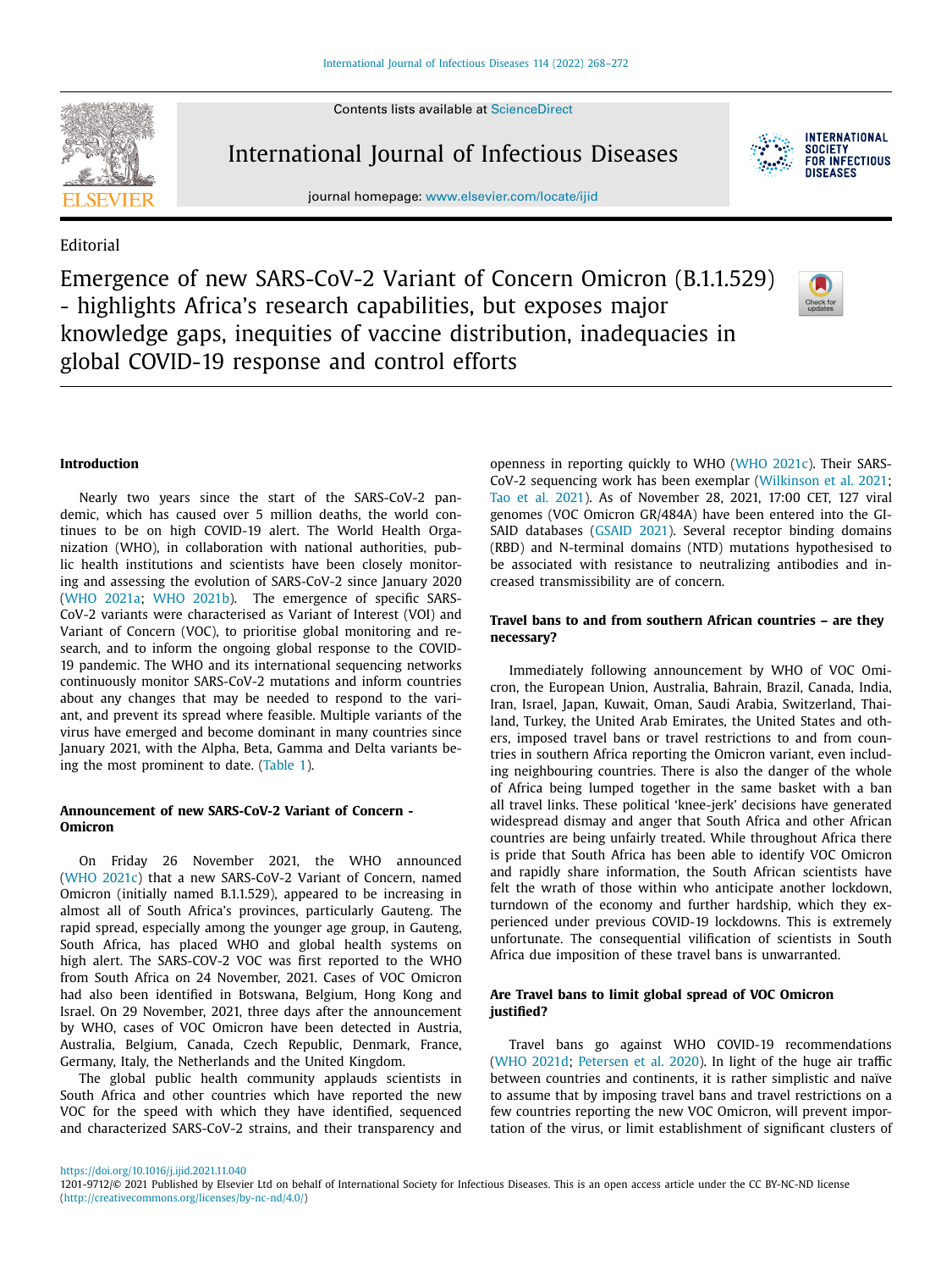#### <span id="page-1-0"></span>**Table 1**

| WHO designated SARS-CoV-2 Variants of Concern (VOCs): (Adapted from WHO https://www.who.int/en/activities/tracking-SARS-CoV-2-variants/) |  |
|------------------------------------------------------------------------------------------------------------------------------------------|--|
|------------------------------------------------------------------------------------------------------------------------------------------|--|

| WHO designation (Date<br>of Designation) | Pango lineage | GISAID clade | Nextstrain Clade | Additional amino acid<br>changes monitored | Country of origin of<br>first documented<br>samples |
|------------------------------------------|---------------|--------------|------------------|--------------------------------------------|-----------------------------------------------------|
| ALPHA (18 Dec 2020)                      | B.1.1.7       | GRY          | 20I (V1)         | $+$ S:484K<br>$+$ S:452R                   | Sept 2020 United<br>Kingdom,                        |
| BETA (18 Dec 2020)                       | B.1.351       | GH/501Y.V2   | 20H (V2)         | $+S:LI8F$                                  | May 2020 South Africa                               |
| GAMMA (11 Jan 2021)                      | P.1           | GR/501Y.V3   | 20 (V3)          | $+$ S:681H                                 | Nov 2020 Brazil                                     |
| DELTA (11 May 2020)                      | B.1.617.2     | G/478K.V1    | 21A, 21I, 21J    | $+$ S:417N $+$ S:484K                      | Oct 2020 India                                      |
| OMICRON (26 Nov                          | B.1.1.529     | GR/484A      | 21 <sub>K</sub>  |                                            | Nov 2021 South Africa.                              |
| 2021)                                    |               |              |                  |                                            | Hong Kong, Belgium,<br>Israel                       |

GISAID = Global initiative on sharing all influenza data

the Omicron VOC. The travel bans will no doubt have negative direct and indirect economic and social consequences on health systems of African countries which are only just starting to recover from the devastating effects of several COVID-19 lockdowns over 2 years. This is all the more important where the economy is fragile, suffering inflation, currency deflation and their hospitals lack funds to operate efficiently. In many of these African countries there is little evidence to show that they are contributing to the global burden of SARS-CoV-2 infections, but this could change. It is likely that the VOC Omicron variant has already spread across the world, and will continue to be detected in more countries across continents.

The WHO recommends that countries continue to apply a riskbased and scientific approach when implementing specific travel measures and recommendations for reducing risk of acquisition or spread (WHO [2021d\)](#page-4-0). However, over the past few months, in lieu of extensive roll out of COVID-19 vaccines, and reducing numbers of COVID-19 cases and deaths, many countries have over the past few months relaxed basic WHO recommended infection control measures to reduce SARS-CoV-2 transmission, and communities are becoming increasingly relaxed about the disease. With the emergence of Omicron VOC these countries now need to seriously consider re-introducing WHO recommended basic public health and social infection control measures such as wearing well-fitting masks, hand hygiene, physical distancing, improving ventilation of indoor spaces, avoiding crowded spaces if unvaccinated. Countries should also accelerate the COVID-19 vaccination programs.

# **Major Knowledge gaps on VOC Omicron**

Since its first appearance in November 2019, thousands of SARS-CoV-2 mutations have been identified from across the world [\(GISAID](#page-4-0) 2021), including Africa [\(Inzauale](#page-4-0) et al. 2021; [Martin](#page-4-0) et al. 2021; Tao K et al. [2021;](#page-4-0) [Wilkinson](#page-4-0) et al. 2021). These have had no major impact on protection induced by vaccines. Sequencing of VOC Omicron shows approximately 50 mutations in its genome, including more than 30 on the spike protein used to bind to host cells setting it apart from other known variants. This is a cause for concern since antibodies induced by vaccine or natural infection which neutralize the virus primarily target the spike protein. These may be potentially significant mutations which could alter responses to vaccines, treatments and transmissibility. Other mutations appear similar to changes seen in other variants associated with enhanced transmissibility. Whether VOC Omicron spreads faster, makes vaccines and drugs less effective, or whether it leads to more severe disease and deaths remains to be defined urgently.

Many other questions arise regarding VOC Omicron and major gaps in knowledge need to be filled. In South Africa, secondary cases from the epicentre in Gauteng need to be traced and followed up and the epidemiology, transmissibility, pathogenesis, immune responses, and vaccine escape require urgent study. It remains to be proven that existing COVID-19 vaccines might be effective at preventing serious disease due to VOC Omicron. Further information on the levels and types of antibodies and the role of T-cells in preventing infections, reducing serious disease or deaths in vaccinated individuals requires definition. In many parts of the world, HIV infection and other infections can synergize with the SARS-CoV-2 influencing COVID-19 management outcomes potentially influencing both pathogenesis of COVID [\(Karim](#page-4-0) F et al. 2021; [Nachega](#page-4-0) et al. 2021b; [Nachega](#page-4-0) et al. 2021c). *Plasmodium falciparum* infection induces cross-reactive antibodies to carbohydrate epitopes on the SARS-CoV-2 Spike protein [\(Lapidus](#page-4-0) et al. 2021) and could influence pathogenesis of COVID and perceptions of herd immunity [\(Ansumana](#page-4-0) et al. 2020) in many African countries. This requires further study.

# **Low rollout of COVID-19 vaccines in Africa**

The explosive global spread of COVID-19 pandemic in 2020 generated international consensus in principle, between the WHO, vaccine developers, governments, funders, donors and industry, with agreement on the need to develop an effective COVID vaccine and plans for fair and equitable rollout to all countries. During the Covid-19 pandemic, these programs provided a model for the WHO and global partners to rapidly establish the COVID-19 Vaccines Global Access (COVAX) initiative to bridge the vaccine gap and ensure rapid and equitable access to vaccines in both high-income countries and low- and middle-income countries (WHO [2021e\)](#page-4-0). The African Vaccine Acquisition Task Team of the African Union and the WHO-led COVAX consortium with its global partners had hoped to secure millions of doses of COVID-19 vaccines to achieve 60% coverage in Africa by June, 2022 (WHO [2021e;](#page-4-0) [2021f;](#page-4-0) [Nkengasong](#page-4-0) et al. 2020). This has been a major disappointment (WHO [2021g\)](#page-4-0). Richer nations focused on being the first to develop and roll out COVID-19 vaccines to their own populations, rather than focus on what was best for all of humanity. The statistics for rollout of COVID-19 vaccines in Africa are appalling. Whilst in Europe an average of 60% of the population have received COVID vaccines, in Africa only 5-10% (24% in South Africa) of the population have received the first dose (WHO [2021g\)](#page-4-0). Vaccine acceptance rates have also been low in some African countries. Tragically, concerns regarding access to COVID-19 vaccines in Africa are similar to those raised during the HIV pandemic in the mid-1990s and early 2000s, when highly active antiretroviral treatment (HAART) was accessible in high-income countries but was too expensive for rollout in African countries [\(Nachega](#page-4-0) et al. 2021a) - a disparity that resulted in many preventable deaths in these high-burden settings.

# **Addressing inequities**

Less than a fifth of people in Africa have been fully immunized against COVID-19, including millions of health workers and vulner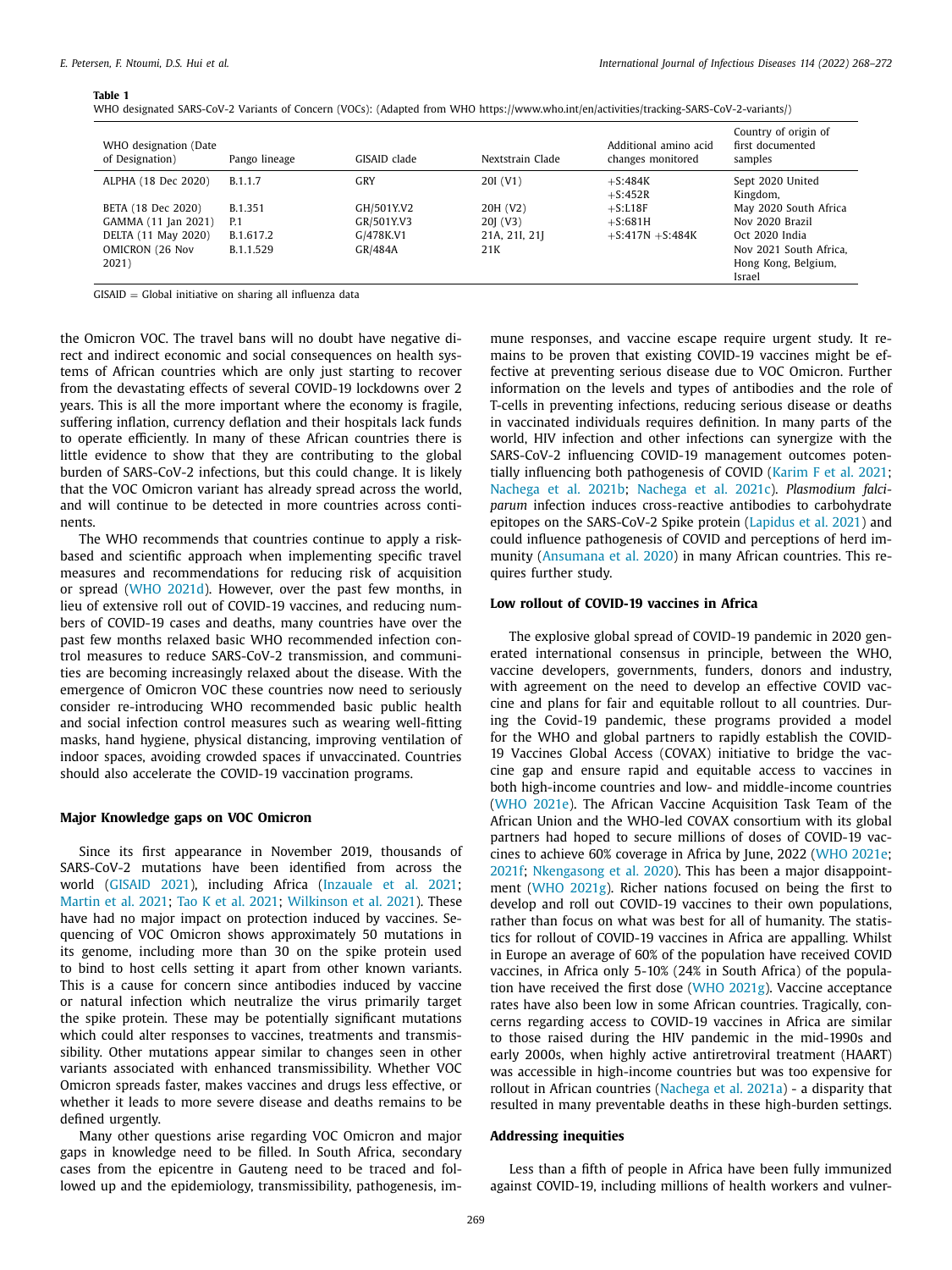able populations. There remain many unvaccinated vulnerable populations around the world, and every month thousands of people are still dying of COVID-19. The more SARS-COV-2 circulates and transmits, the more VOCs evolve and further evolution of variants may eventually lead to variants resistant to vaccines. One of the contributing factors to emergence of VOCs is the low vaccination rates in parts of the developing world, particularly Africa. There remains an urgent need to get adequate and regular supplies of COVID-19 vaccines rolled out to, and accepted by all the peoples of Africa through strategic community education to increase vaccination rates and prevent severe disease and death.

Given the continuing circulation of SARS-CoV-2 and emergence of VOC Omicron in Africa and elsewhere, vaccine development must adapt and evolve over time. It is re-assuring that in light of the emergence of VOC Omicron, vaccine manufacturers such as Moderna, Pfizer, AstraZeneca and Novavax, have indicated that they have plans to adapt their current COVID-19 vaccines and modify them accordingly. African governments also need to take leadership and ownership of the emerging and reemerging infections agenda and invest more into developing their own capabilities for manufacturing affordable and easily scalable vaccines.

The emergence the VOC Omicron variant and its rapid spread reflects the legacy of wealthy nations' failure to equitably distribute COVID-19 vaccines globally. This failure also contributes to prolonging the pandemic, and has placed the whole world at continued risk of COVID-19 and continuing impact on their economies. Whether VOC Omicron, will turn out to be 'a storm in a teacup' or 'a lethal evolving threat to global health security', its appearance nearly two years after its first discovery, is a stark reminder that the COVID-19 pandemic is far from over. Richer countries need to take heed of the WHO slogan that 'none of us is safe until all of us are safe' which has been highlighted *ad nauseam*.

### **Author declarations**

All authors have a specialist interest in COVID-19 and ONE-HEALTH. All authors declare no conflicts of interest. The views expressed in this editorial are entirely those of the authors and do not reflect the views of their respective institutions.

### **Acknowledgements**

Authors FN, D-YM, NH, DA, TV, NK, RA, CM, LM, JT, SE, CH, MB. MAH, SM, LM, TR, FV, TMc, GP RK and GI, are co-Investigators of the Pan-African Network on Emerging and Re-Emerging Infections (PANDORA-ID-NET – https://www.pandora-id.net/) funded by the European and Developing Countries Clinical Trials Partnership the EU Horizon 2020 Framework Programme. AZ, FN, TV and TMc acknowledge support from EDCTP CANTAM-3. Sir Zumla is a Mahathir Science Award and EU-EDCTP Pascoal Mocumbi Prize Laureate. GI is an Accademia Nazionale dei Lincei Award with the special Linceo Prize on Covid-19. PSN is an Investigator on the COVID-19 Africa Rapid Grant Fund.

Eskild Petersen[∗](#page-3-0) *European Society for Clinical Microbiology and Infectious Diseases, Emerging Infections Task Force, ESCMID, Basel, Switzerland; Institute for Clinical Medicine, Aarhus University, Denmark; European Travel Medicine Network, Méditerranée Infection Foundation, Marseille, France*

# Francine Ntoumi

*Fondation Congolaise pour la Recherche Médicale (FCRM), Brazzaville, Republic of Congo; Institute for Tropical Medicine, University of Tübingen, Germany*

#### David S Hui

*Department of Medicine & Therapeutics, The Chinese University of Hong Kong, Prince of Wales Hospital, Hong Kong*

> Aisha Abubakar *Ahmadu Bello University, Zaria, Nigeria*

Laura D. Kramer *School of Public Health, State University at Albany, Albany, New York, USA*

### Christina Obiero

*International Society for Infectious Diseases, Boston, United States; Clinical Research Department, KEMRI-Wellcome Trust Research Programme, Kilifi, Kenya; Depart of Global Health, University of Amsterdam, Amsterdam, Noord-Holland, The Netherlands*

#### Paul Anantharajah Tambyah

*International Society for Infectious Diseases, Boston, United States; Infectious Diseases Translational Research Program, Yong Loo Lin School of Medicine, National University of Singapore, Singapore*

### Lucille Blumberg

*Division of Public Health Surveillance and Response, National Institute for Communicable Diseases, Division of the National Health Laboratory Service, Johannesburg South Africa*

Richard Yapi

*International Society for Infectious Diseases, Boston, United States; Centre d'Entomologie Médicale et Vétérinaire, CEMV – Université Alassane Ouattara, Bouaké, Côte d'Ivoire*

#### Seif Al-Abri

*International Society for Infectious Diseases, Boston, United States; Directorate General for Disease Surveillance and Control, Ministry of Health, Muscat, Oman*

Tatiana de Castro Abreu Pinto

*International Society for Infectious Diseases, Boston, United States; Instituto de Microbiologia Paulo de Goes, Universidade Federal do Rio de Janeiro, Brazil*

Dorothy Yeboah-Manu

*Noguchi Memorial Institute for Medical Research, University of Ghana, Legon, Ghana*

Najmul Haider *Pathobiology and Population Science, The Royal Veterinary College,*

*London, United Kingdom*

Danny Asogun *Community Medicine, Irrua Specialist Teaching Hospital, Irrua, Edo, Nigeria*

Thirumalaisamy P. Velavan

*Institute of Tropical Medicine, University of Tübingen, Tübingen, Germany; and Vietnamese-German Center of Medical Research, Hanoi, Vietnam*

Nathan Kapata *National Public Health Institute, Ministry of Health, and UNZA-UCLMS Research and Training Program, Lusaka, Zambia*

# Matthew Bates

*HerpeZ and UNZA-UCLMS Project, University Teaching Hospital, Lusaka, Zambia; and School of Life Sciences, University of Lincoln, Lincoln, UK*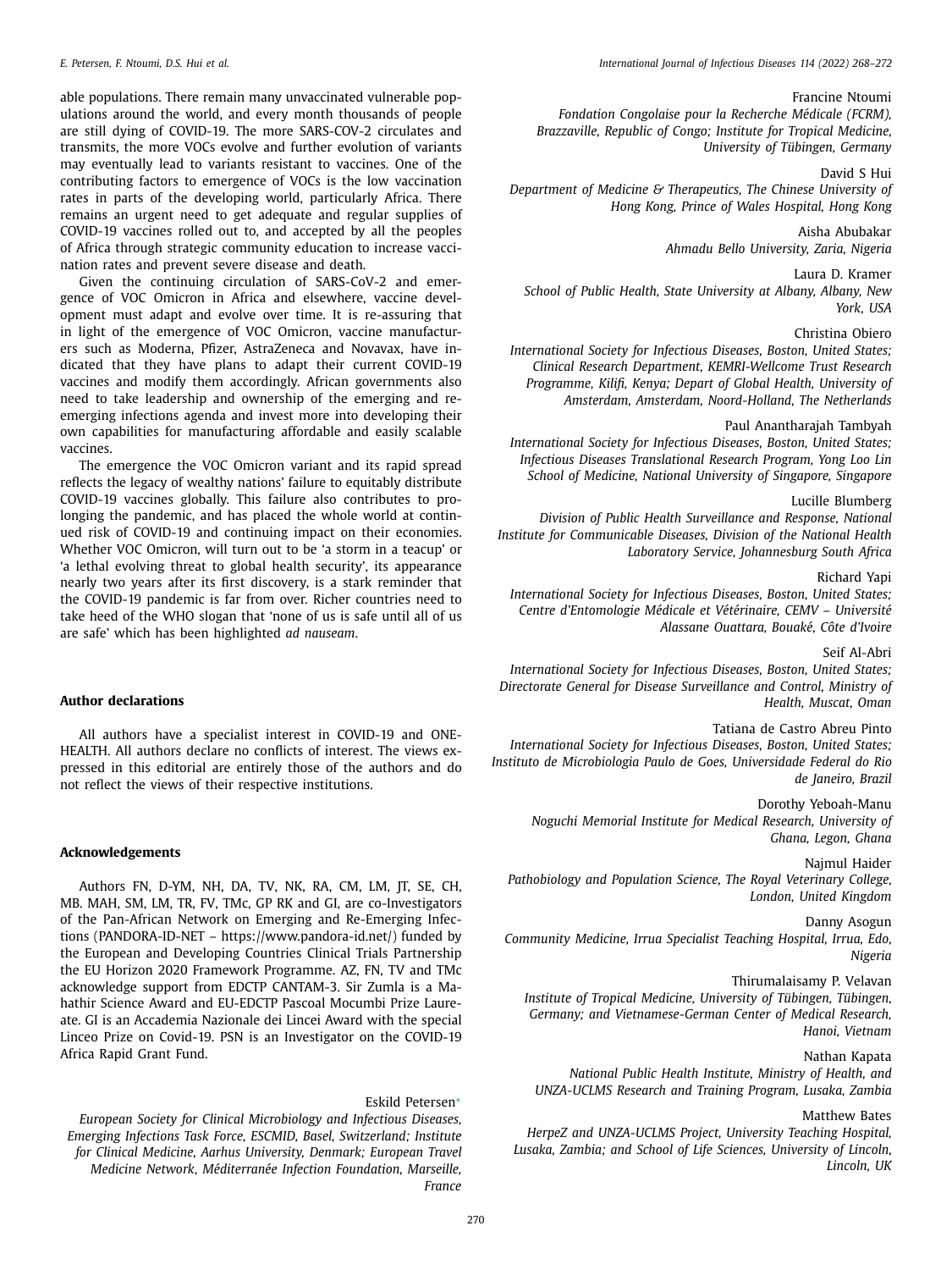<span id="page-3-0"></span>*E. Petersen, F. Ntoumi, D.S. Hui et al. International Journal of Infectious Diseases 114 (2022) 268–272*

Moses Bockarie

*European and Developing Countries clinical trials Partnership, EDCTP Africa Office, Cape Town, South Africa*

Peter S Nyasulu *Division of Epidemiology & Biostatistics, Faculty of Medicine; Health Sciences, Stellenbosch University, Cape Town, South Africa*

Christian Wejse *Department of Infectious Diseases, Institute of Publich Health, Aarhus University Hospital, Skejby, Denmark*

Jean-Jacques Muyembe-Tamfum *National Institute of Biomedical Research and Department of Medical Microbiology and Virology, Faculty of Medicine, University of Kinshasa, Kinshasa, Democratic Republic of the Congo*

Esam I. Azhar

*Special Infectious Agents Unit-BSL3, King Fahd Medical Research Center, King Abdulaziz University; Dept. of Medical Laboratory Technology, Faculty of Applied Medical Sciences, King Abdulaziz University, Jeddah, Saudi Arabia*

# Markus Maeurer

*ImmunoSurgery Unit, Champalimaud Centre for the Unknown, Lisbon, Portugal; Medizinische Klinik, Johannes Gutenberg University Mainz, Germany*

Jean B. Nachega

*Department of Medicine and Division of Infectious Diseases, Stellenbosch University Faculty of Medicine and Health Sciences, Cape Town, South Africa, and Depts of Epidemiology, Infectious Diseases and Microbiology, University of Pittsburgh Graduate School of Public Health, Pittsburgh, Pennsylvania, USA*

Richard Kock

*The Royal Veterinary College, University of London, Hawkshead Lane, North Mymms, Hatfield, UK*

Giuseppe Ippolito

*General Directorate for Research and Innovation in Health, Ministry of Health, Rome, Italy*

Alimuddin Zumla

*Center for Clinical Microbiology, Division of Infection and Immunity, University College London, and NIHR Biomedical Research Centre, UCL Hospitals NHS Foundation Trust, London, United Kingdom*

∗Corresponding author: Professor Eskild Petersen: European Society for Clinical Microbiology and Infectious Diseases, Emerging Infections Task Force, ESCMID, Basel, Switzerland; Institute for Clinical Medicine, Aarhus University, Denmark; European Travel Medicine Network, Méditerranée Infection Foundation, Marseille, France.

*E-mail addresses:* [eskild.petersen@gmail.com](mailto:eskild.petersen@gmail.com) (E. Petersen),

[fntoumi@fcrm-congo.com](mailto:fntoumi@fcrm-congo.com) (F. Ntoumi), [dschui@cuhk.edu.hk](mailto:dschui@cuhk.edu.hk) (D.S. Hui), [draishau@yahoo.com](mailto:draishau@yahoo.com) (A. Abubakar),

[laura.kramer@health.ny.gov](mailto:laura.kramer@health.ny.gov) (L.D. Kramer),

[christinaobiero@gmail.com](mailto:christinaobiero@gmail.com) (C. Obiero), [mdcpat@nus.edu.sg](mailto:mdcpat@nus.edu.sg) (P.A.

Tambyah), [lucilleb@nicd.ac.za](mailto:lucilleb@nicd.ac.za) (L. Blumberg), [richard.yapi@csrs.ci](mailto:richard.yapi@csrs.ci)

(R. Yapi), [salabri@gmail.com](mailto:salabri@gmail.com) (S. Al-Abri), [tcap@micro.ufrj.br](mailto:tcap@micro.ufrj.br)

(T.d.C.A. Pinto), [Dyeboah-Manu@noguchi.ug.edu.gh](mailto:Dyeboah-Manu@noguchi.ug.edu.gh) (D.

Yeboah-Manu), [nhaider@rvc.ac.uk](mailto:nhaider@rvc.ac.uk) (N. Haider),

[dannyasogun38@gmail.com](mailto:dannyasogun38@gmail.com) (D. Asogun),

[velavan@medizin.uni-tuebingen.de](mailto:velavan@medizin.uni-tuebingen.de) (T.P. Velavan),

[nkapata@gmail.com](mailto:nkapata@gmail.com) (N. Kapata), [MBates@lincoln.ac.uk](mailto:MBates@lincoln.ac.uk) (M. Bates), [rashidansumana@gmail.com](mailto:rashidansumana@gmail.com) (R. Ansumana),

[chiara.montaldo@inmi.it](mailto:chiara.montaldo@inmi.it) (C. Montaldo), [luchengam@gmail.com](mailto:luchengam@gmail.com) (L.

Mucheleng'anga), [john.tembo@gmail.com](mailto:john.tembo@gmail.com) (J. Tembo),

Rashid Ansumana *Mercy Hospital Research Laboratory, Bo, Freetown, Sierra Leone*

Chiara Montaldo *National Institute for Infectious Diseases Lazzaro Spallanzani Institute for Hospitalization and Care Scientific, Rome, Italy*

Luchenga Mucheleng'anga

*Ministry of Home Affairs, Office of the State Forensic Pathologist, and UNZA-UCLMS Research and Training Program, University Teaching Hospital, Lusaka, Zambia*

> John Tembo *HERPEZ and UNZA-UCLMS Research and Training Program, University Teaching Hospital, Lusaka, Zambia*

Peter Mwaba *Lusaka Apex Medical University, Faculty of Medicine, and UNZA-UCLMS Research and Training Project, Lusaka, Zambia*

Cordelia M. Himwaze *University Teaching Hospital, Department of Pathology and Microbiology; and UNZA-UCLMS Research and Training Program, University Teaching Hospital, Lusaka, Zambia*

Muzamil Mahdi Abdel Hamid *Department of Parasitology and Medical Entomology, Institute of Endemic Diseases, University of Khartoum, Khartoum, Sudan*

Sayoki Mfinanga *Muhimbili Medical Research Centre National Institute for Medical Research, Dar es Salaam, Tanzania*

> Leonard Mboera *SACIDS Foundation for One Health, Sokoine, University of Agriculture, Morogoro, Tanzania*

Tajudeen Raj *Division of Public Health Institutes and Research, Africa Centres for Disease Control and Prevention, Addis Ababa, Ethiopia*

Eleni Aklillu *Department of Laboratory Medicine, Division of Clinical Pharmacology, Karolinska University Hospital-Huddinge, Karolinska Institute, Stockholm, Sweden*

Francisco Veas *Molecular Comparative Immuno-Physiopathology Lab), Joint Research Unit-Ministry of Defense, Faculty of Pharmacy, French Research Institute for Development (IRD), Montpellier University, Montpellier, France*

Sarah Edwards

*Ethics and Governance, University College London, London, United Kingdom*

Pontiano Kaleebu

*Medical Research Council/Uganda Virus Research Institute, Entebbe, Uganda*

Timothy D. McHugh

*Center for Clinical Microbiology, Division of Infection and Immunity, University College London, London, United Kingdom*

Jeremiah Chakaya

*Department of Medicine, Therapeutics, Dermatology and Psychiatry, Kenyatta University, Nairobi, Kenya*

Thomas Nyirenda

*European and Developing Countries clinical trials Partnership, EDCTP Africa Office, Cape Town, South Africa*